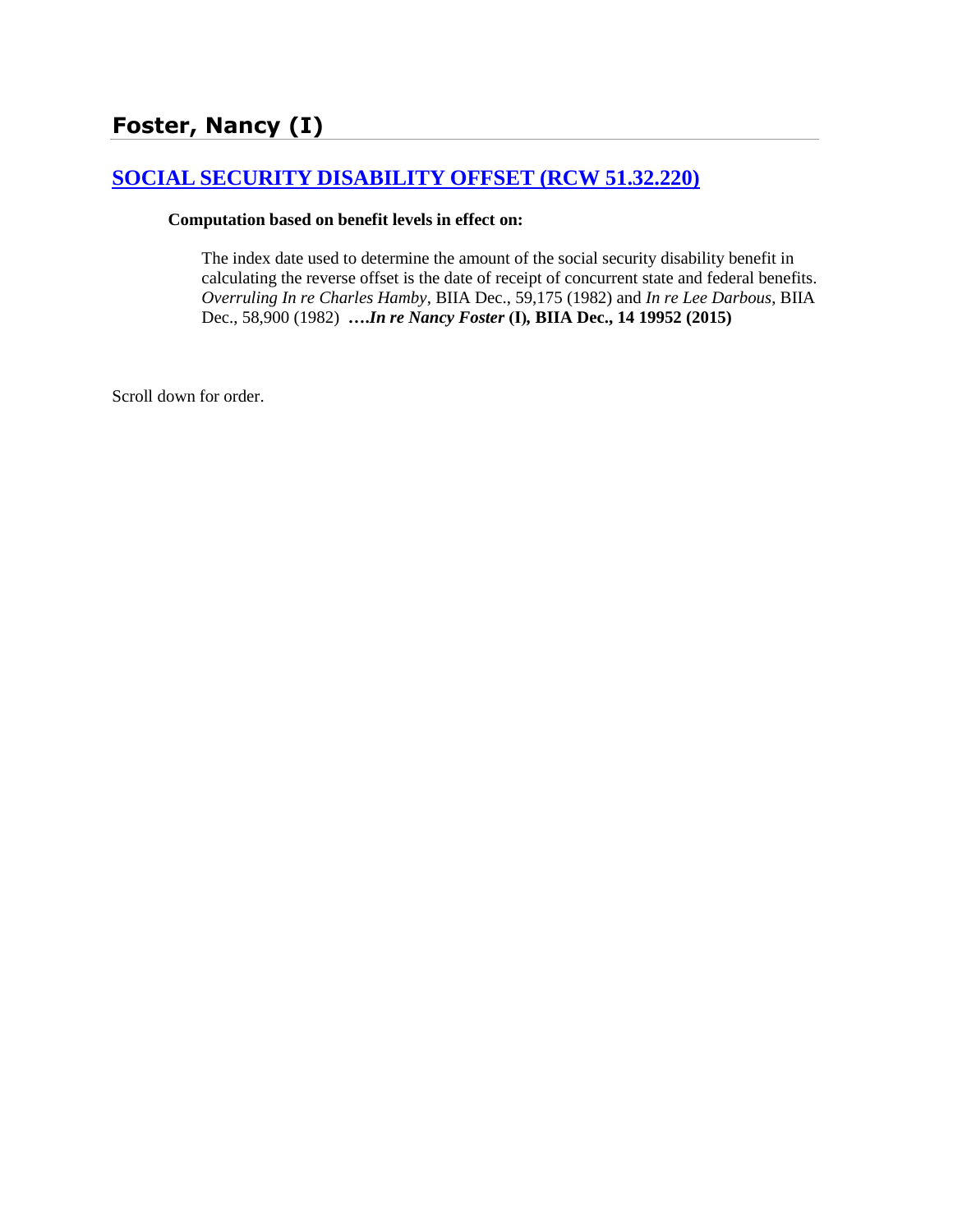### **BEFORE THE BOARD OF INDUSTRIAL INSURANCE APPEALS STATE OF WASHINGTON**

**)**

**IN RE: NANCY A. FOSTER ) DOCKET NO. 14 19952**

**CLAIM NO. N-318911 ) DECISION AND ORDER**

APPEARANCES:

Claimant, Nancy A. Foster, by Casey & Casey, P.S., per Carol L. Casey and Gerald L. Casey

Employer, Scott Wetzel Services, Inc., None

Department of Labor and Industries, by The Office of the Attorney General, per John Barnes

The claimant, Nancy A. Foster, filed an appeal with the Board of Industrial Insurance Appeals on July 22, 2014, from an order of the Department of Labor and Industries dated June 25, 2014. In this order, the Department adjusted the compensation on Ms. Foster's claim to \$1,244 a month, effective April 1, 2008, because of Ms. Foster's receipt of monthly social security benefits of \$1,304. The Department order is **REVERSED AND REMANDED.**

## **DECISION**

As provided by RCW 51.52.104 and RCW 51.52.106, this matter is before the Board for review and decision. The claimant filed a timely Petition for Review of a Proposed Decision and Order issued on March 3, 2015, in which the industrial appeals judge affirmed the Department order dated June 25, 2014. On May 14, 2015, the Department filed a response to the Petition for Review.

The Board has reviewed the evidentiary rulings in the record of proceedings and finds that no prejudicial error was committed. The rulings are affirmed.

This appeal is before the Board as a result of Ms. Foster receiving concurrent federal social security disability (SSD) benefits and state time-loss compensation (TLC) benefits. The combined federal and state disability benefits cannot exceed 80 percent of the workers average current earnings (ACE). This cap in benefits can, and in Ms. Fosters case does, result in less benefits than the sum of the SSD and the state TLC benefits. Because 80 percent of the ACE figure is less than the sum of federal and state benefits, either the federal benefit or the state benefit must be reduced to meet the 80 percent of the ACE cap in benefits. This reduction in either the federal or state benefit is referred to as the offset. The offset is created by 42 U.S.C. 424a and the offset is taken by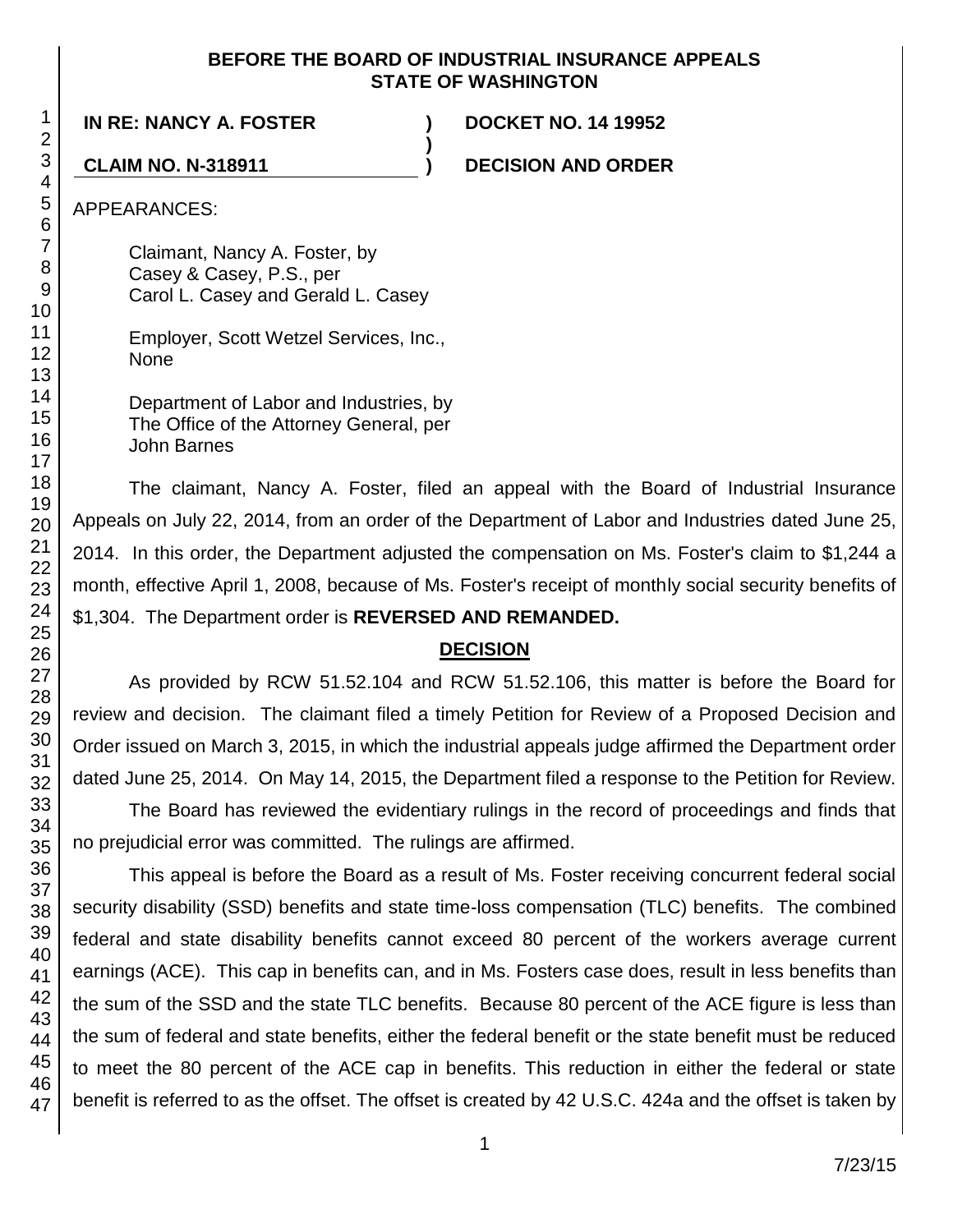the Social Security Administration (SSA) unless there is a state law allowing the state to take the offset. In Washington state, RCW 51.32.220 allows the Department to take the offset. This is referred to as the reverse offset.

The issue before the Board is the benefit index date in this reverse offset case. The benefit index date is used to set the amount of SSD benefits that the Department uses to calculate the amount of the reduction in TLC benefits when the Department takes the reverse offset. Once set, any future increases in the amount of the SSD benefits due to COLAs after the benefit index date are not used in determining the reverse offset.

The Department used the date of notification from the SSA of Ms. Foster's receipt of concurrent benefits as the benefit index date and set the date at March 2008. The Department relied on prior Board decisions that have long held that the benefit index date is the date the Department receives notification that the worker is receiving concurrent federal and state benefits. Ms. Foster argues that the benefit index date should be set at the first date she received concurrent federal and state benefits, September 2006. If the SSD amounts were the same on March 2008 and September 2006, there would no dispute. But they are not.

The difference in the amount of SSD benefits between the two dates is the cost of living adjustments (COLAs) that Ms. Foster received on the SSD benefits for 2007 and 2008. If the September 2006 date is used, the 2007 and 2008 federal COLAs are not included in the offset computation. This means the Department's reduction in state time-loss compensation benefits will be less than it would be if the index date of March 2008 is used and the COLAs used in the calculation. If the COLAs are used in the offset, the Department receives the benefit of the federal COLA. If the COLAs are excluded from the offset calculation, Ms. Foster receives the federal COLAs in addition to the maximum allowed combined benefits. Because we find that the prior Board decisions establishing the basis for requiring the notification to the Department of the worker's receipt of concurrent benefits to set the benefit index date are based on application of now repealed federal law, we reverse our prior decisions and hold that the benefit index date, which determines the amount of the federal benefits to be used in the offset calculation, is the first date of the workers receipt of concurrent federal and state benefits.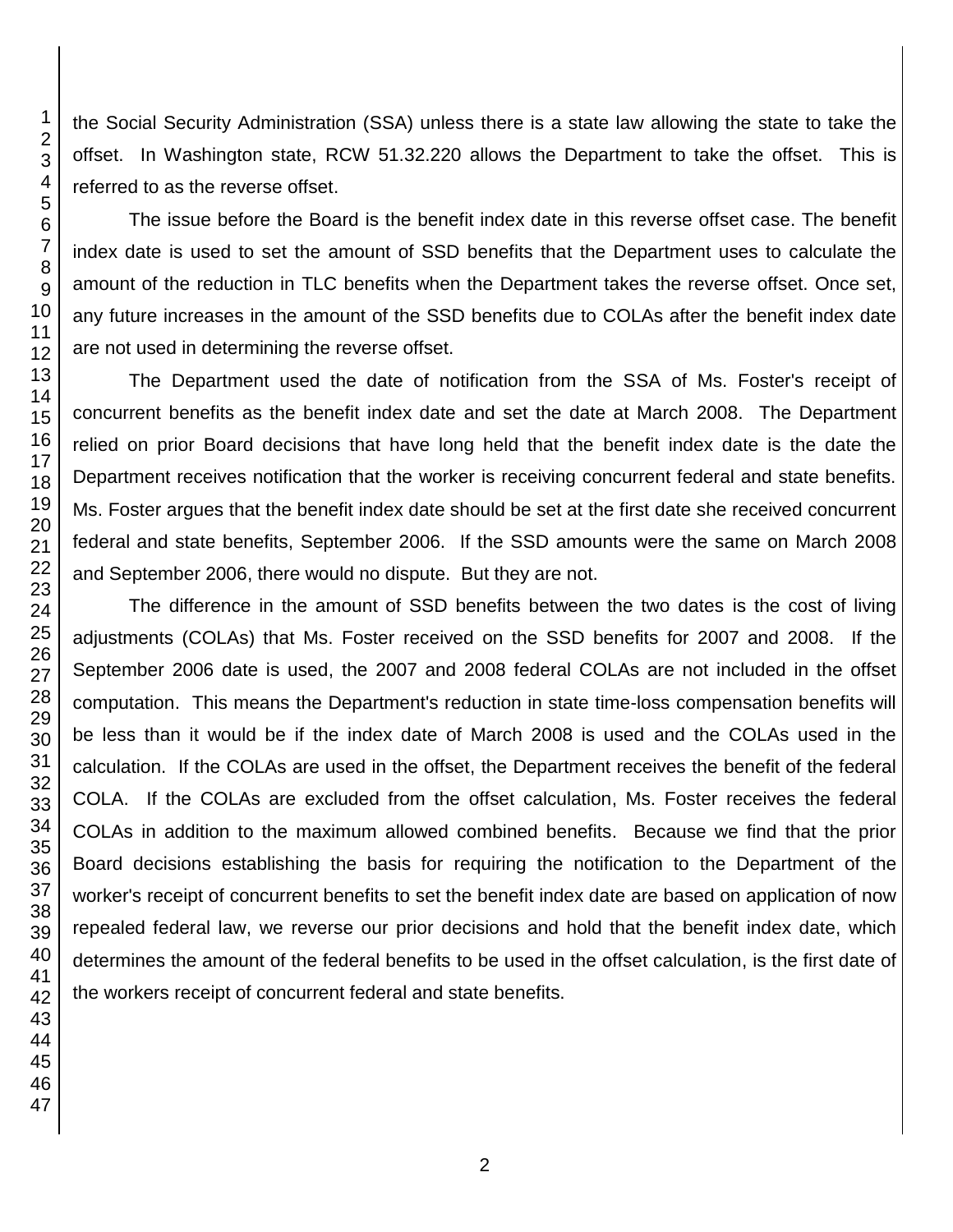The relevant facts are as follows.

- Ms. Foster began receiving SSD benefits in September 2006.
- SSA notified the Department in March 2008 that Ms. Foster was entitled to SSD benefits beginning September 2006.
- June 9, 2014, the Department paid Ms. Foster retroactive TLC for the period March 24, 2006, through March 31, 2008.
- June 25, 2014, the Department issued the order on appeal that adjusted Ms. Foster's TLC rate effective April 1, 2008, based on her SSD rate in effect on April 1, 2008.
- July 16, 2014, the Department paid Ms. Foster retroactive TLC for the period April 1, 2008, through March 6, 2014.

It appears that the Department issued the June 9, 2014 order paying retroactive TLC to cover the period of concurrent benefits without the offset. The Department issued the June 25, 2014 order setting the offset, and then issued the July 16, 2014 order paying TLC with the offset.

Board decisions on selecting the benefit index date began in 1982. There are two significant Board decisions issued in 1982 that addressed this issue for the first time. *In re Charles Hamby*, BIIA Dec., 59,175 (1982) and *In re Lee Darbous*, BIIA Dec., 58,900 (1982) were both issued by the Board on March 29, 1982. In these decisions the Board referred to its "understanding" of the federal statute and federal administrative regulations that applied when the SSA was taking the disability offset. The decisions note that the federal statute required notice to the SSA before the reduction could be taken. The Board also noted that it "understood" that the benefit levels in effect during the month the SSA was put on such notice of entitlement were relied on for calculating the amount of the offset.

Both *Hamby* and *Darbous* discuss why a rule requiring reference to the benefits during the month the Department or self-insured employer is put on notice of entitlement, or with due diligence should have been put on notice, has several advantages under Washington's statutory scheme. The Board stated that such a rule is simple to administratively determine and it encourages the Department or self-insurer to make early inquiry whether collateral federal benefits are being applied for and received. The Board added that by encouraging early inquiry of entitlement to benefits and pegging the offset to that level, the worker is entitled to keep future federal cost of living increases.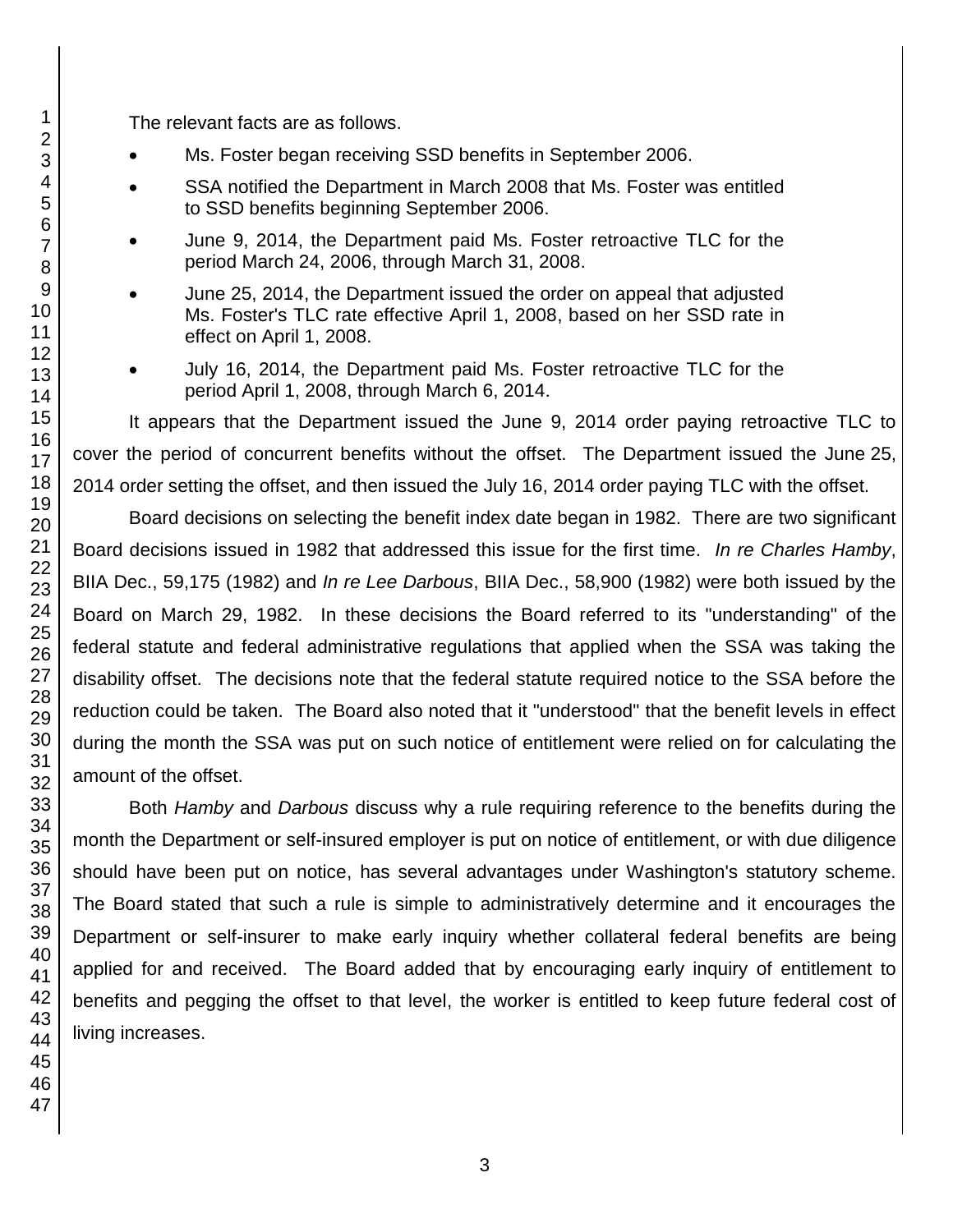The Board was correct in *Hamby and Darbous* that under the version of 42 USC section 424a in effect for the time period relevant to those decisions, notice to the SSA of the receipt of concurrent benefits was required in the month prior to determining the federal offset. But this notice provision was repealed in 1981.

Former 42 U.S.C. 424a provided:

**§424a. Reduction of disability benefits through receipt of workmen's compensation**

## **(a) Conditions for reduction; computation**

If **for any month** prior to the month in which an individual attains the age of 62-

- (1) **such individual is entitled to benefits under section 423 of this title**, **and**
- (2) **such individual is entitled for such month, under a workmen's compensation law or plan of the United States or State, to periodic benefits for a total or partial disability (whether or not permanent) and the Secretary has, in a prior month, received notice of such entitlement for each month***,*

**the total of his benefits** under section 423 of this title for such month and of any benefits under section 402 of this title for such month based on his wages and self-employment income **shall be reduced** (but not below zero) by the amount by which the sum of  $-$ 

(3) such total of benefits under sections 423 and 402 of this title for such month, and . . .

(Emphasis added).

The current version of 42 U.S.C. 424a does not require notice to the SSA of receipt of concurrent state and federal benefits when determining the offset and sets the benefit index date at the date of receipt of concurrent state and federal benefits.

Current 42 U.S.C. 424a provides:

# **(a) Conditions for reduction; computation**

If **for any month** prior to the month in which an individual attains retirement age (as

defined in section 416(l)(1) of this title) -

- (1) **such individual is entitled to benefits under section 423 of this title**, **and**
- (2) **such individual is entitled for such month to** -

(A) **periodic benefits on account of his or her total or partial disability (whether or not permanent) under a workmen's compensation law or plan of the United States or a State,** or

(B) periodic benefits on account of his or her total or partial disability (whether or not permanent) under any other law or plan of the United States, a State, a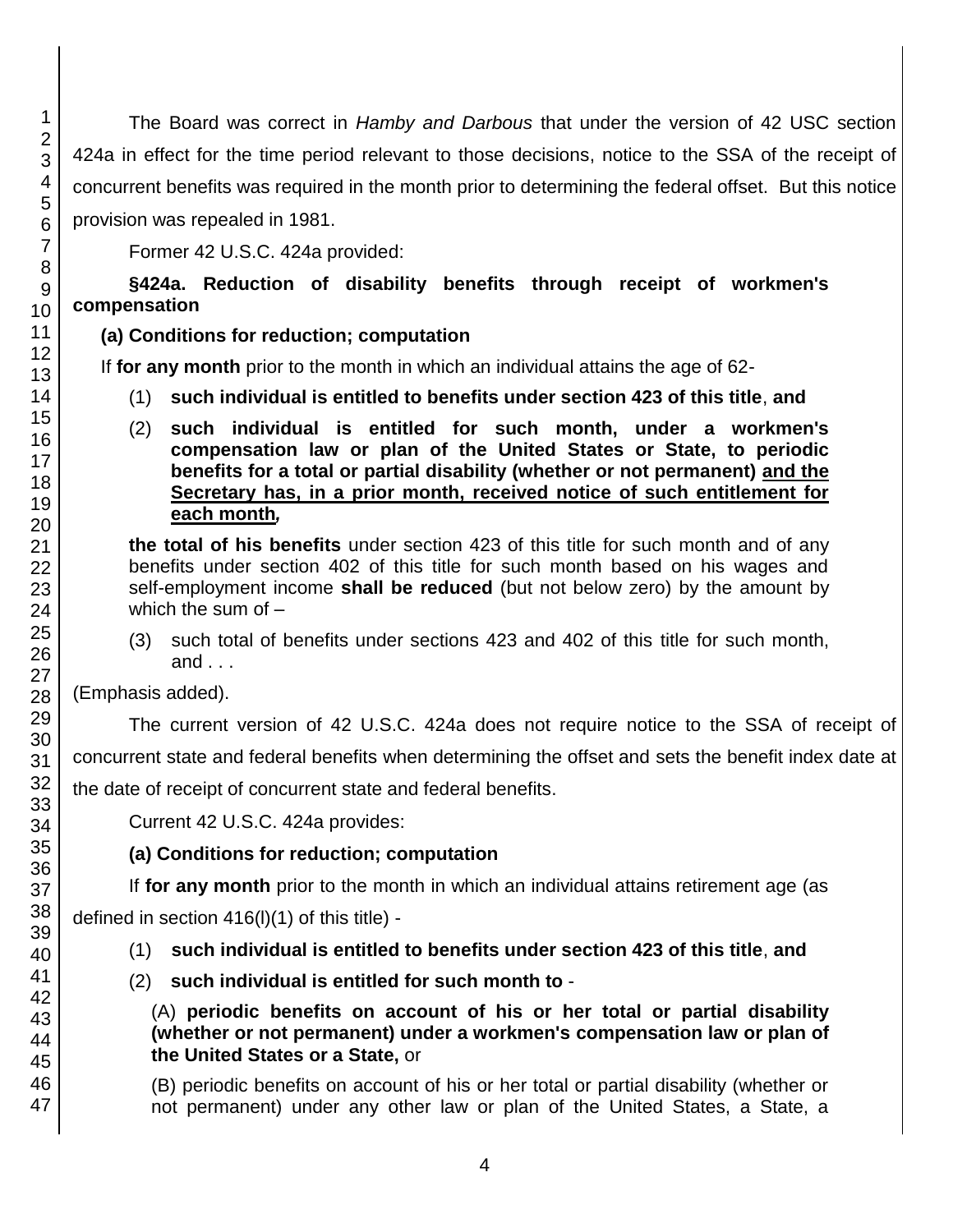political subdivision (as that term is used in section 418(b)(2) of this title), or an instrumentality of two or more States (as that term is used in section 418(g) of this title), other than (i) benefits payable under title 38, (ii) benefits payable under a program of assistance which is based on need, (iii) benefits based on service all or substantially all of which was included under an agreement entered into by a State and the Commissioner of Social Security under section 418 of this title, and (iv) benefits under a law or plan of the United States based on service all or substantially all of which is employment as defined in section 410 of this title,

**the total of his benefits under section 423 of this title for such month and of any benefits under section 402 of this title for such month** based on his wages and self-employment income **shall be reduced** (but not below zero) by the amount by which the sum of-

(Emphasis added).

Simply stated, now when SSA computes the offset it looks to the first date of receipt of concurrent benefits and uses the amount of SSD benefits in effect on that date.

*Hamby* and *Darbous* are based on a federal notice provision that no longer exists. And there is nothing in the provisions of RCW 51.32.220 that directly addresses a notice provision to determine the benefit index date.

RCW 51.32.220 (1) provides in part that:

For persons receiving compensation for temporary or permanent total disability pursuant to the provisions of this chapter, such compensation shall be reduced by an amount equal to the benefits payable under the federal old-age, survivors, and disability insurance act as now or hereafter amended not to exceed the amount of the reduction established pursuant to 42 U.S.C sect 424a.

It is apparent from reading *Hamby* and *Darbous* that the Board could not find such a requirement in RCW 51.32.220 and instead created the notice requirement by reference to the federal statute. Because the federal statute has changed and the notice requirement is gone in the federal computation, there is now a difference in the amount the worker receives depending on whether the Department or the SSA takes the offset.

There is a continuous thread in the discussions in *Hamby*, *Darbous,* and subsequent Board decisions regarding the need to keep the offset the same in a federal offset and in Washington's reverse offset so that the worker is treated the same. The Board cases did that until the federal notice provision was removed from 42 USC 424a. Now there is a difference in the offset depending on whether the SSA takes the offset or the Department takes the reverse offset. In the present appeal, if the first date of concurrent benefits is used as the benefit index date (September 2006), then the 2007 and 2008 COLAs are not used in the offset. This means the COLAs are given to the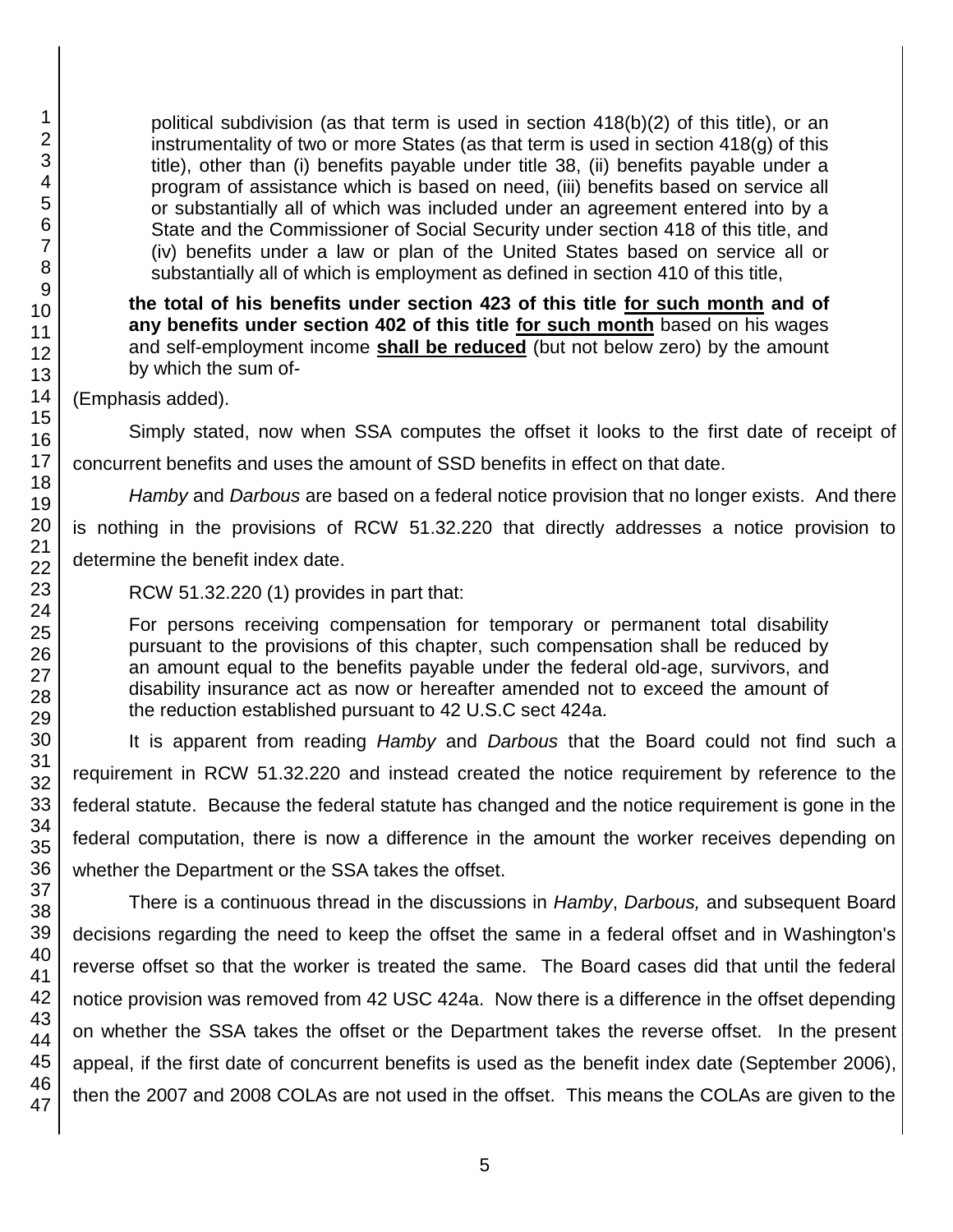worker above the 80 percent ACE figure. If the March 2008 notice to the Department date is used as the benefit index date, then the COLAs are part of the SSD benefits used in the state's reverse offset calculation, and the COLAs will reduce the amount the Department pays. Here the worker only gets the 80 percent ACE figure, and the Department receives the benefit of the COLAs.

By using the date notice is given to the Department as the benefit index date to determine the amount of the SSD benefits in the present appeal, the Department violates RCW 51.32.220(1) because the Department's reduction exceeds the amount of the reduction allowed under 42 U.S.C. 424a. RCW 51.32.220(1) requires that the amount of the SSD benefits used to calculate the offset must be the same under the federal offset or the state reverse offset. This provision mandates the same benefit index date for both the federal offset computation and the state reverse offset computation.

*Hamby* and *Darbous* established a rule for the index date in a reverse offset calculation that was designed to comply with the provisions of RCW 51.32.220(1) that require that the reduction not exceed the reduction allowed under 42 U.S.C. 424a. The rule ceased to meet the requirements of RCW 51.32.220 (1) after the 1981 amendments to 42 U.S.C. 424a removed the requirement that notice of the receipt of concurrent benefits was required before the offset could be taken by the SSA. Our decision today realigns the calculation of the reverse offset by the Department to reflect the SSA calculation of the offset under 42 U.S.C. 424a.

*Hamby*, *Darbous,* and the subsequent decisions of the Board that rely on the notice to the Department to determine the benefit index date for determining the amount of SSD benefits to be used in the reverse offset calculation made by L&I are overruled. Our decision makes the determination easy to apply, is consistent with the federal offset under 42 U.S.C. 424a, and complies with the requirements of RCW 51.32.220.

We note that although this case was tried and the Department defended its decision to use the date of notice of March 2009 as the index date, the Department filed a Post-Hearing Brief and a Response to the Claimant's Petition for Review arguing for the September 2006 date of receipt of concurrent benefits as the correct index date.